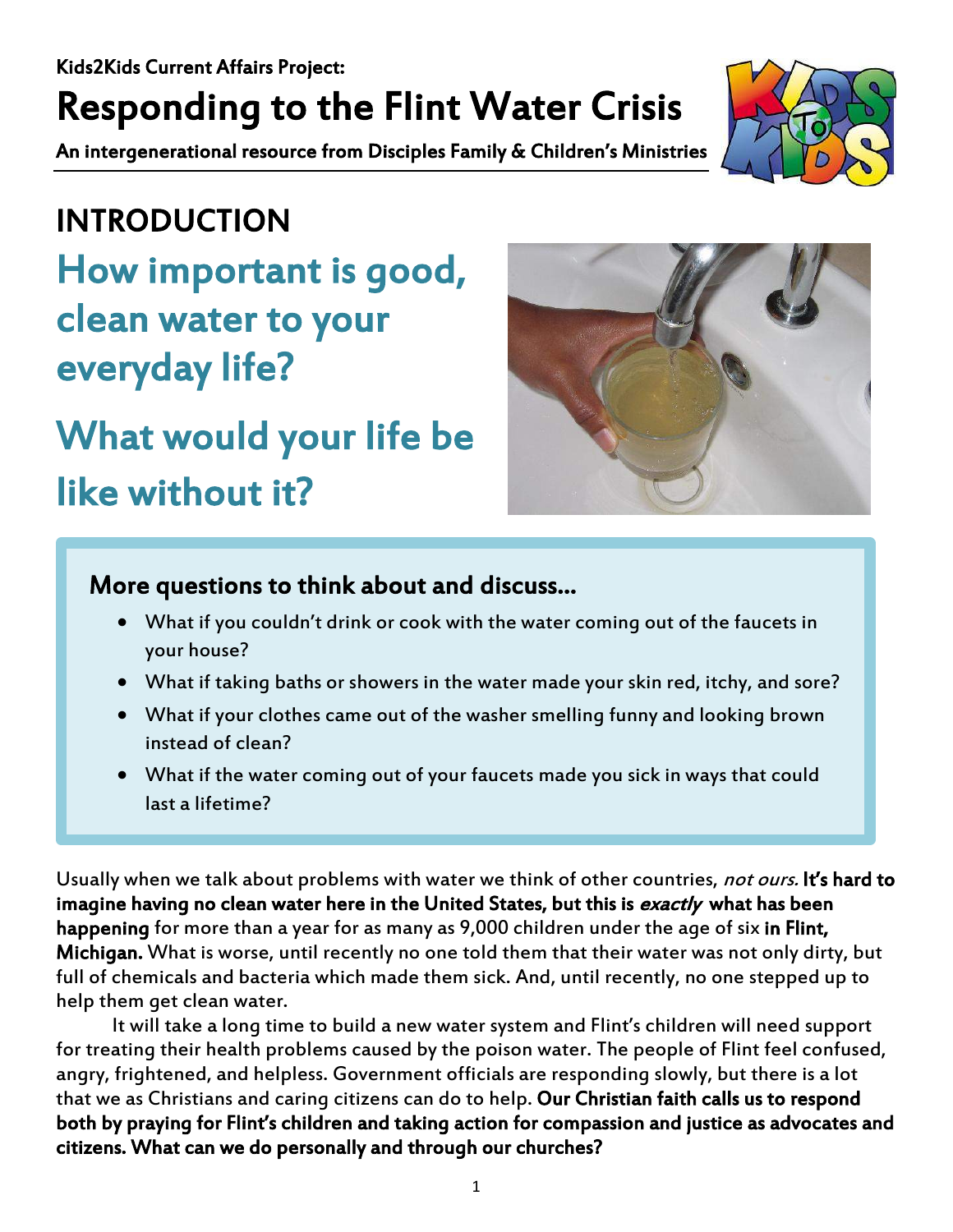### Part 1: HUMAN THIRST & FAITH IN ACTION

O God, you are my God, I seek you, my soul thirsts for you; my flesh faints for you, as in a dry and weary land where there is no water. (Psalm 63:1)

# THIRST...

The Bible talks a lot about people being thirsty, sometimes for actual water and sometimes for spiritual "water." We need both for refreshment, renewal, and hope for tomorrow. Both are necessary for our life's flourishing. As Christians we are called to do what we can to make sure that all God's children have access to both kinds of water for their life's flourishing.

### Questions for reflection:

- Have you ever been really hot and thirsty and couldn't get a cool drink of water right away? What was it like? How did you feel?
- What refreshed and renewed you? Where did you have to go to get it? (like the kitchen sink, your refrigerator, a water fountain on the playground or at school, a restaurant, or store) Was it easy or hard to get? Was it free or did you (or someone else) have to pay money for it? Did you trust that the source was safe for you (clean and good)?
- What if you couldn't go to the usual places in your home or school to get something to refreshing to drink and you had no money or ability to get it elsewhere? How would that feel?

This is what the children in Flint and their families have felt like for more than a year. They felt sad and lonely; frustrated and confused; angry and scared, because it seemed like there was nowhere for them to turn for help.

Where do you go when you feel sad and lonely, confused or scared and need someone or something to help you feel better? A parent or caregiver, your best friend, your room, your friends at church, or your pastor? If no one is around to help us we can be "thirsty" for emotional and spiritual refreshment for a long time, and this is very sad. Jesus doesn't want people to suffer being either physically, emotionally, or spiritually thirsty.

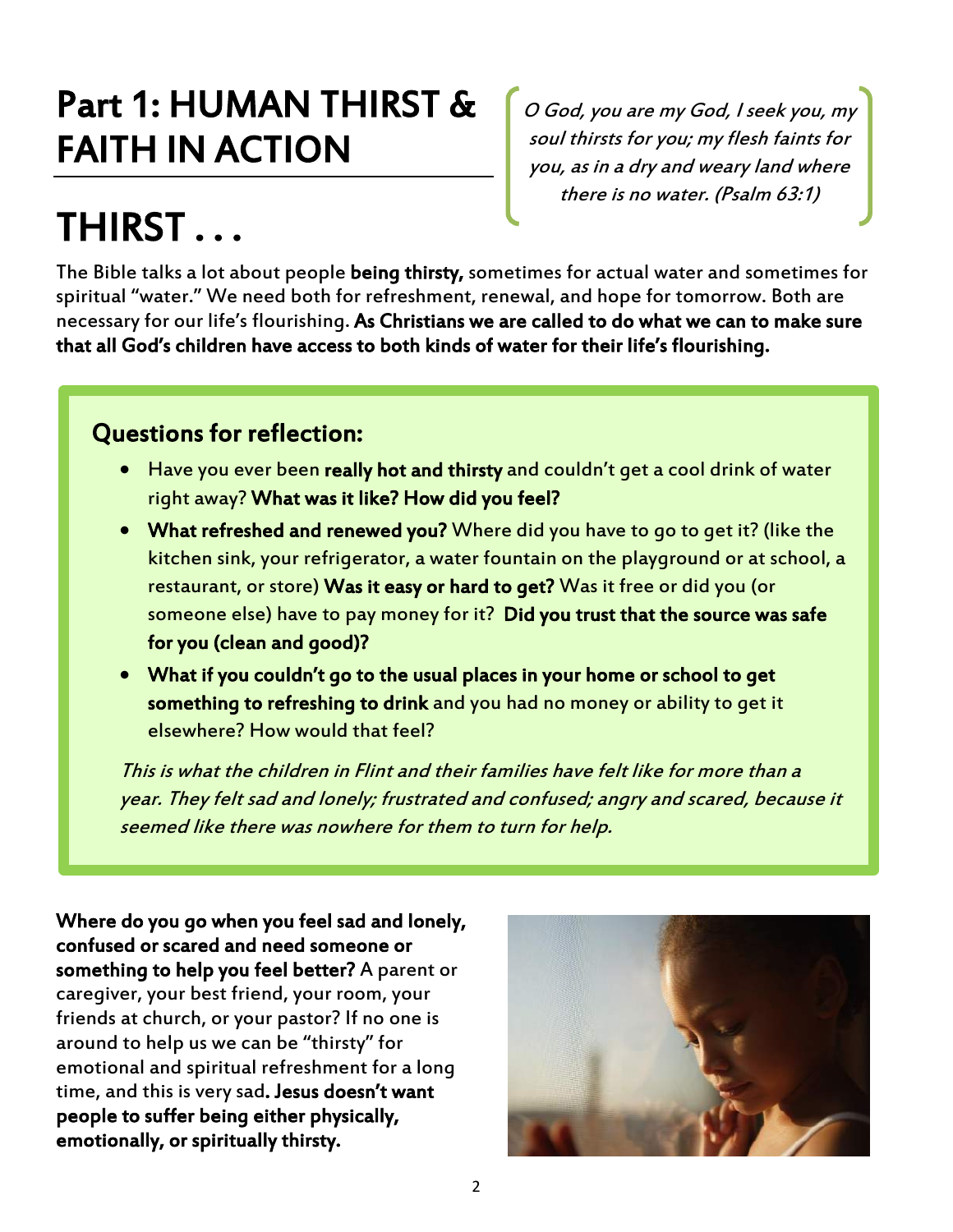

When you are "thirsty" in your body, or your spirit, or your heart, and you find something or someone to help you, you are blessed! Many people in the world are less fortunate than we are and do not have others to give them what they need. Sometimes the adults in their city, town, or country do not have the resources to help them either, including with clean water. Those of us who have caring persons and adequate resources for our health and wellbeing are privileged.

We should always thank God for our privilege, and seek to share out of the abundance of our privilege with those, like the children in Flint and children in developing countries, who do not have it, because in the end our faith reminds us that we are all interconnected. Their good is our good and our good is their good.

## FAITH . . .

#### I Corinthians 12: 12-26 (NRSV) One Body with Many Members

<sup>12</sup> For just as the body is one and has many members, and all the members of the body, though many, are one body, so it is with Christ. <sup>13</sup> For in the one Spirit we were all baptized into



one body—Jews or Greeks, slaves or free—and we were all made to drink of one Spirit.

<sup>14</sup> Indeed, the body does not consist of one member but of many. <sup>15</sup> If the foot would say, "Because I am not a hand, I do not belong to the body," that would not make it any less a part of the body. <sup>16</sup> And if the ear would say, "Because I am not an eye, I do not belong to the body," that would not make it any less a part of the body. <sup>17</sup> If the whole body were an eye, where would the hearing be? If the whole body were hearing, where would the sense of smell be? <sup>18</sup> But as it is, God arranged the members in the body, each one of them, as he chose. <sup>19</sup> If all were a single member, where would the body be?<sup>20</sup> As it is, there are many members, yet one body. <sup>21</sup> The eye cannot say to the hand, "I have no need of you," nor again the head to the feet, "I have no need of you." <sup>22</sup> On the contrary, the members of the body that seem to be weaker are indispensable, <sup>23</sup> and those members of the body that we think less honorable we clothe with greater honor, and our less respectable members are treated with greater respect;<sup>24</sup> whereas our more respectable members do not need this. But God has so arranged the body, giving the greater honor to the inferior member, <sup>25</sup> that there may be no dissension within the body, but the members may have the same care for one another. <sup>26</sup> If one member suffers, all suffer together with it; if one member is honored, all rejoice together with it.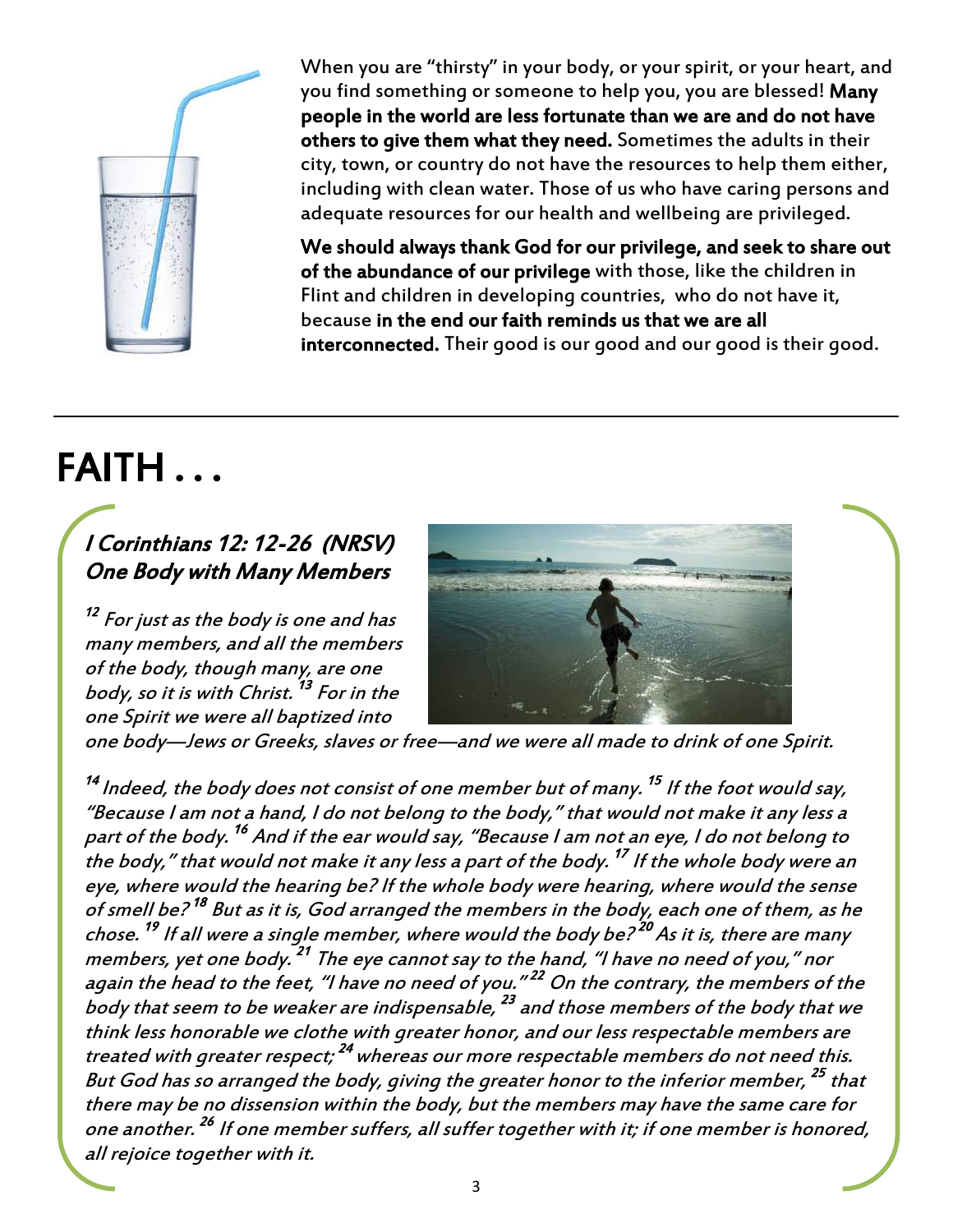Our Judeo-Christian tradition calls us to act on behalf of the common good for all as a part of God's desire for "shalom" (healing and wholeness, peace and justice) for all God's creation, human and non-human. This is the main context in which parents and caregivers can explain to children the our duty to engage in acts of both compassion (charity) and justice seeking, Responding creatively to the water crisis in Flint is a good opportunity for parents and caregivers to share in intergenerational learning through experiencing faith in action as together we seek economic, racial, and environmental justice in a way that will ripple out for the sake of the common good of our whole world. This is the spirit of the following remarks made by civil rights leader Rev. Martin Luther King, Jr, in a speech in 1967.

It really boils down to this: that all life is interrelated. We are all caught in an inescapable network of mutuality, tied into a single garment of destiny. Whatever affects one directly, affects all indirectly. We are made to live together because of the interrelated structure of reality. Did you ever stop to think that you can't leave

for your job in the morning without being dependent on most of the world? You get up in the morning and go to the bathroom and reach over for the sponge, and that's handed to you by a Pacific islander. You reach for a bar of soap, and that's given to you at the hands of a Frenchman. And then you go into the kitchen to drink your coffee for the morning, and that's poured into your cup by a South American. And maybe you want tea: that's poured into your cup by a Chinese. Or maybe you're desirous of having cocoa for breakfast, and that's poured into



your cup by a West African. And then you reach over for your toast, and that's given to you at the hands of an English-speaking farmer, not to mention the baker. And before you finish eating breakfast in the morning, you've depended on more than half the world. This is the way our universe is structured, this is its interrelated quality. We aren't going to have peace on Earth until we recognize this basic fact of the interrelated structure of all reality.

Our Christian faith calls us to set our priorities in light of something called "the common good". The common good is understood in different ways, but basically, it is the sum of those conditions of social life which allow social groups and their individual members relatively thorough and ready access to their own fulfillment" (p. 89, "Children, Consumerism and The Common Good" by Mary M. Doyle Roche) Author Mary M Doyle Roche says that today, because our global interdependence is continually increasing, when we think of the common good, we must ultimately, take into account the good of the whole human race, and not just our own social group. We believe that all children and families should have equal access to clean water and sanitation (sanitation, which is making something clean or free of germs and conducive to health, is usually related to access to clean water). These two things are essential not only to everyone's health and wellbeing, but the common good of all.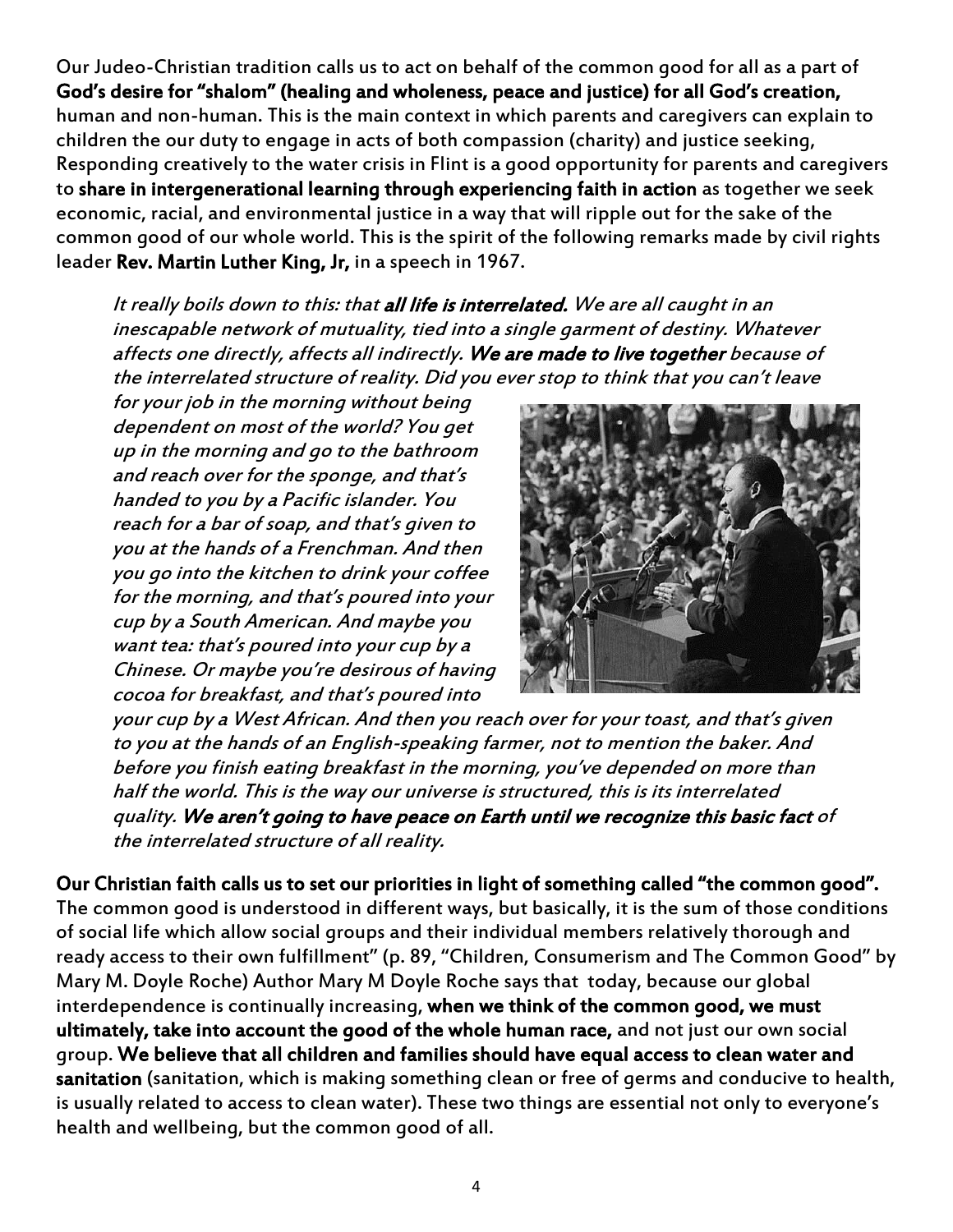So, when a system for basic water and sanitation breaks down in a city like Flint, Michigan, it ultimately affects all of us and our common good. We are called to not only act compassionately and seek justice for children in Flint, but also to learn from it to protect children elsewhere, even perhaps children in our own cities and towns. Many of us live in aging cities where our trust of government officials cannot be assumed. In a democracy like ours it is our jobs as citizens to stay aware of important issues as they arise and let the appropriate authorities know our concerns.



Today, in an era of widespread need for governmental cost cutting measures we are specially called to take responsibility for learning about and keeping track of what is most important to us as Christians, especially the quality of basic human services to our community, which includes not only access to clean water and sanitation but health care, housing, and schools!

In addition, in situations like those in Flint, we are to advocate especially for poor persons in our society who are most vulnerable to institutional neglect and discrimination because of implicit or explicit racial injustice. The majority of the people most affected by the water crisis in Flint are African-American and Latino persons living in poverty. We are called to both pray and act on their behalf.

## FORMING PARTNERSHIPS FOR FAITH IN ACTION . . .

Seek the welfare of the city…and pray to the Lord on its behalf, for in its welfare you will find your welfare. (Jeremiah 29:7)

In partnership with other faith-based relief agencies the Christian Church (Disciples of Christ) is directly helping churches to buy and distribute clean water (in bottles and in large tanker trucks) and provide funds to help rebuild the broken water systems. We must also advocate for change through our ecumenical partners like Creation Justice Ministries [\(www.creationjustice.org\)](http://www.creationjustice.org/).

In fact, the biblical tradition upon which we Christians build our basic sense of justice and goodness calls us over and over again to be God's partners in *bringing water to the thirsty and* feeding the hungry, caring for the sick and seeking justice for the oppressed. (Isaiah 21:14) Through the stories and parables which Jesus told, and the way he lived his life, we can see that Jesus believed that it is the duty of faithful persons to feed the hungry, give water to the thirsty, welcome strangers, clothe the naked, care for the sick and visit persons who are in prison (Matthew 25:4-40). But in the story of Jesus talking to the Samaritan woman at the well we also see him suggest that the water of spiritual refreshment and eternal life is vitally important for the work of people of faith to go forth. "Everyone who drinks of this water will be thirsty again, but those who drink of the water that I will give them will never be thirsty. The water that I will give will become in them a spring of water gushing up to eternal life." (John 4:16-13)

Never has there been a clearer call for us to learn and respond with faith in action than the recent water crisis in Flint, Michigan.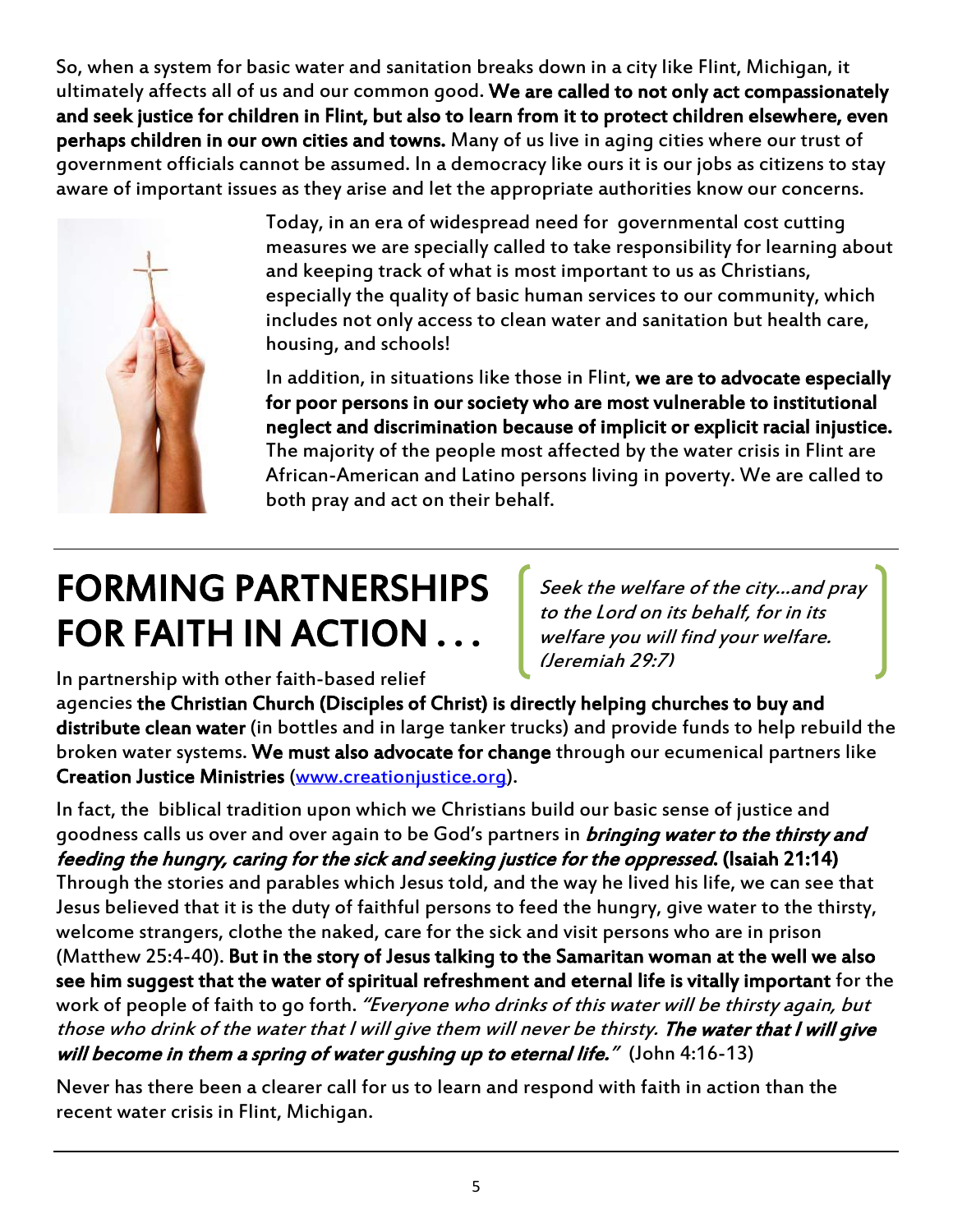## Part 2: THE WATER CYCLE & THE GLOBAL WATER CRISIS

#### Water, Water Everywhere and Not a Drop to Drink . . .

Even apart from our Biblical mandate, it is clear that in this interdependent world, concerning ourselves with promoting access to

safe, clean water is an important part of our ministry and mission as a church both globally and locally. What do you know about the role of water on the Earth? As we look around the world, most of us recognize that a lack of access to healthy, clean water often relates directly to other issues such as hunger and disease and lack of sanitation. When an area suffers a lack of water called a **drought**, in addition to harm caused to people, there is widespread environmental destruction of animals, important forests resources, and crops. But did you know that a lack of water also often relates to issues of profound unemployment and poverty, racial inequality, and violent "water wars"? There is a fine book written on this subject called *All the Water in the World* by George Ella Lyon with a lesson guide available at [www.georgeellalyon.com/files/water\\_guide.pdf](http://www.georgeellalyon.com/files/water_guide.pdf)



All the Water in the World by George Ella Lyon

### The Growing Global Water Crisis

More than 10% of the world's population lacks a regular supply of usable water. The United Nations publishes new International Water Day resources for children and families every March 22 at [www.unwater.org/worldwaterday/home.](http://www.unwater.org/worldwaterday/home) Access to water means access to jobs. There is a fun interactive video about water and jobs at [http://waterandjobs.org.](http://waterandjobs.org/) There are many other resources for learning provided by organizations such as The Water Project [\(www.thewaterproject.org\)](http://www.thewaterproject.org/) and UNICEF "WASH" project [\(www.unicef/wash.org\)](http://www.unicef/wash.org) among others, which can help us learn about access to water and related issues around the world (See our resources list at the end of this project guide.)

#### Global Ministries and Water

With or without the unpredictability of climate change, access to clean water is becoming a growing problem throughout the developing world. To address this concern, our Global Ministries and its ecumenical partners are working daily to bring clean water to families in the Congo, China, Egypt, Palestine/Israel, Mozambique and Zimbabwe. (See information about our special water projects at [www.globalministries.org/water.](http://www.globalministries.org/water)) The Flint, Michigan situation has highlighted the fact that lack of access to clean water is not<br>The Flint, Michigan situation has highlighted the fact that lack of access to clean water is not

#### Week of Compassion

confined to developing countries. More and more of our cities in the United States have aging public service infrastructures (roads, bridges, water and sewer systems, schools, etc.) which need

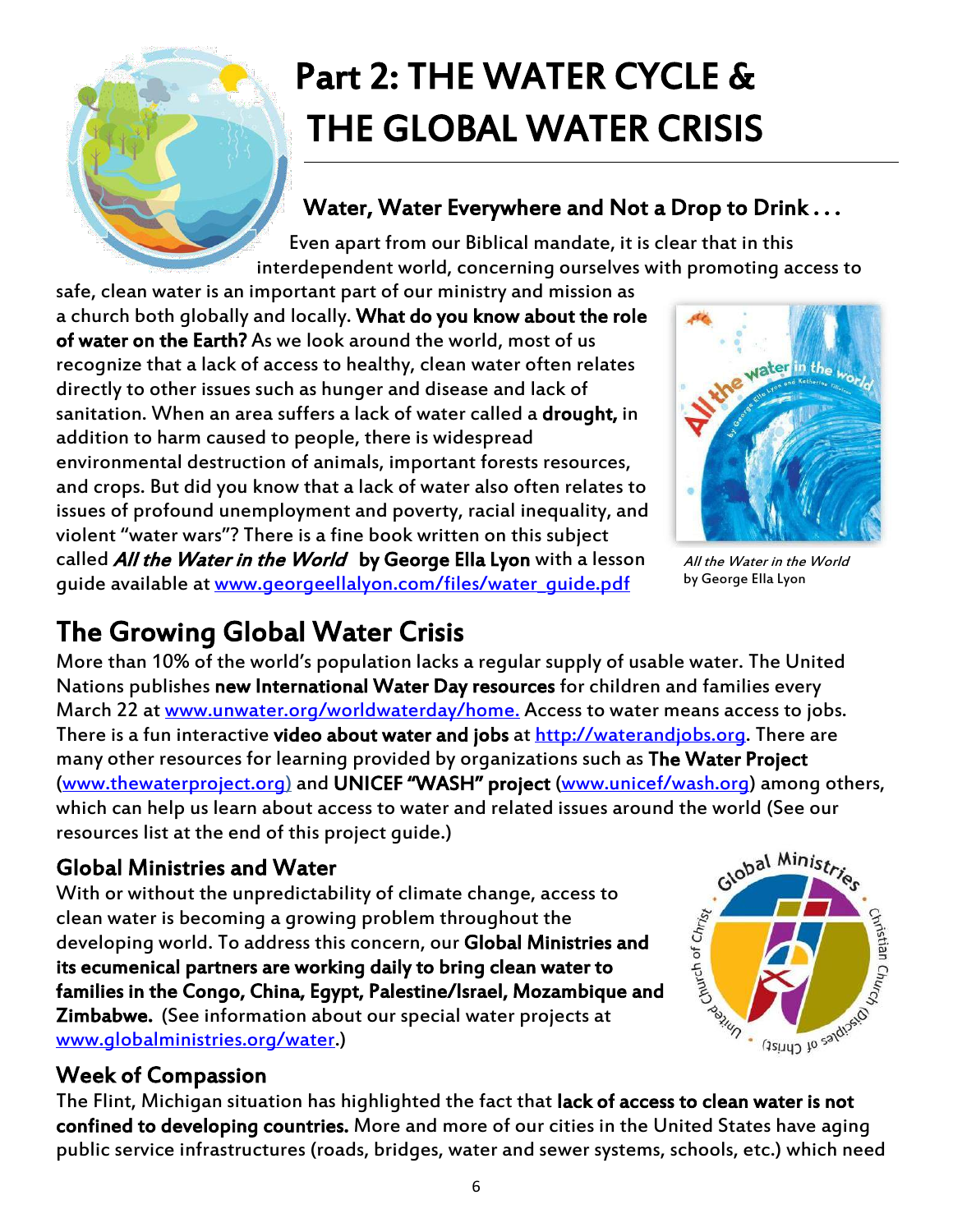to be better maintained or even replaced. Sadly when one combines neglect of advanced planning and public policymaking with a general priority on cost cutting measures by government officials, the greatest toll seems to always be taken on poverty stricken children and families, and especially those of color, who are trapped living in deteriorating neighborhoods.



Fortunately, our churches always come together to help cities in crisis like Flint or neighborhoods in New Orleans which were greatly damaged by flooding during Hurricane Katrina. Our primary way to help is through our Week of Compassion Fund which, with the help of the following partner agencies, is the relief, refugee and development mission fund of the Christian Church (Disciples of Christ) in the United States and Canada. [\(www.weekofcompassion.org\)](http://www.weekofcompassion.org/)



But before we talk about what specific things we can do to help out the children and families of Flint, let's talk about how things in Flint got so bad . . .

### Background on the Flint Water Problem

In April 2014 an emergency management official appointed by Michigan's Governor, Rick Snyder, switched Flint's water source from Lake Huron to the Flint River as a cost-saving measure.

Commenting on this "reckless" decision in her "Child Watch" column of March 2016, Marian Wright Edelman (found of the Children's Defense Fund) says that after that, authorities either disregarded or hid evidence and misled residents about the quality of their water. They could clearly see, taste and smell the water problem themselves.

In her column Ms. Edelman reports that the state provided bottled water for its own employees in Flint ten months before they notified the general population of the fact that their water now had high levels of polluted, highly corrosive contaminates, including lead and various bacteria.

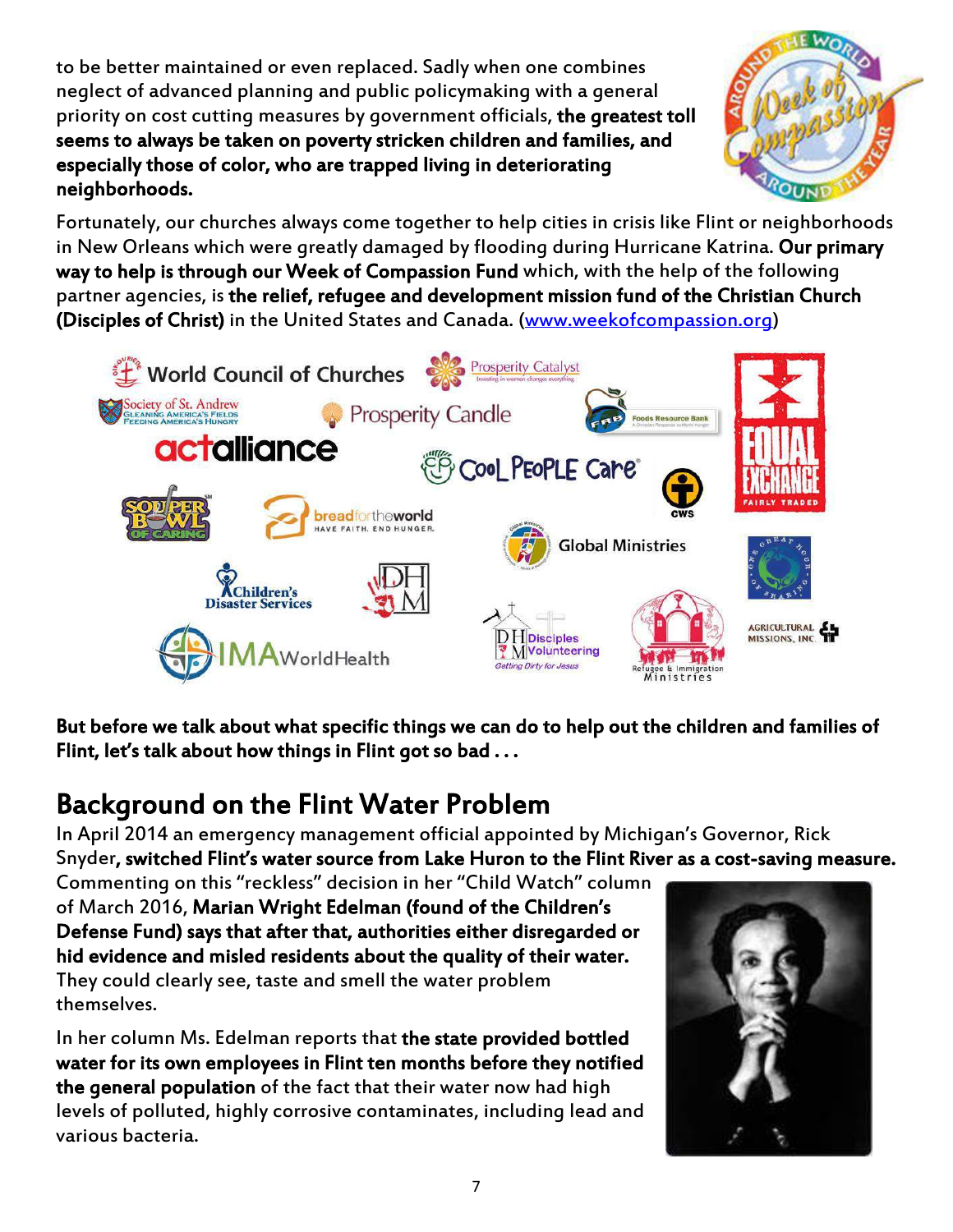It is hard to imagine that the authorities of put the city's financial concerns ahead of concerns for children and families quality of life and well-being. Currently, the temporary solution has been for local churches and other agencies provide bottled water for families in Flint for drinking, cooking, and bathing. This can't go on forever. The number of plastic water bottles is a secondary problem which is being created in Flint. Dr. Deborah Conrad, pastor of Woodside Church in Flint, asks that we "work on getting safe and affordable water to all the residents of the city, it is also critical that people of faith have a clear understanding of how this could happen, so that we can agitate, Jesus-style, for better public policies and a greater regard for the common good." [\(www.woodsidechurch.net/flint-water-emergency\)](http://www.woodsidechurch.net/flint-water-emergency)



Ms. Edelman says the clock is ticking. We must act NOW. Children in Flint have already suffered from high levels of lead in their blood. These levels can cause biological and

neurological damage linked to learning disabilities, brain damage, developmental delays, behavioral problems, and yes, Ms. Edelman, goes on to add, academic failure, juvenile delinquency, high blood pressure and death. Especially vulnerable are pregnant women, babies and young children. [\(www.childrensdefense.org/newsroom/child-watch-columns/child-watch](http://www.childrensdefense.org/newsroom/child-watch-columns/child-watch-documents/FlintsDisposablePoorChildren.html)[documents/FlintsDisposablePoorChildren.html\)](http://www.childrensdefense.org/newsroom/child-watch-columns/child-watch-documents/FlintsDisposablePoorChildren.html)

## Part 3: ACTIONS WE CAN TAKE RIGHT NOW ...

For Christians, the water problem in Flint serves as a good learning opportunity for what it means to join with hope-filled partners and God to really make a difference that can be seen and measured . . . starting right now.

1. Raising funds and donating them to our Week of Compassion Fund is a good place to start: [www.weekofcompassion.org/our-impact/2016/1/18/water-crisis-in-flint-michigan](http://www.weekofcompassion.org/our-impact/2016/1/18/water-crisis-in-flint-michigan)

Week of Compassion funds directly support a joint effort of the Michigan Region of the Christian Church (Disciples of Christ) and the Michigan Conference of the United Church of Christ called Gospel in Action – Flint. Gospel in Action – Flint supports Flint congregations such as Vermont Christian Church and Woodside Congregational Church which have become "water re-fill stations" providing free water, in-home water filtering systems and other needed items to Flint residents. They will continue to do so throughout the many, many months it will take to rebuild the water system. Instead of small water bottles, dozens of tanker trucks called "water buffaloes" need to be sent to hydrate and sanitize the city.

While Federal Emergency Funds have been made available to the city of Flint and its residents, this assistance will only cover approximately 75% of the very high costs to rebuild their water system. A small delegation of church leaders are also meeting with leaders in the area, to express their care and concern in person, and build relationships which will be needed to support recovery efforts for the long haul.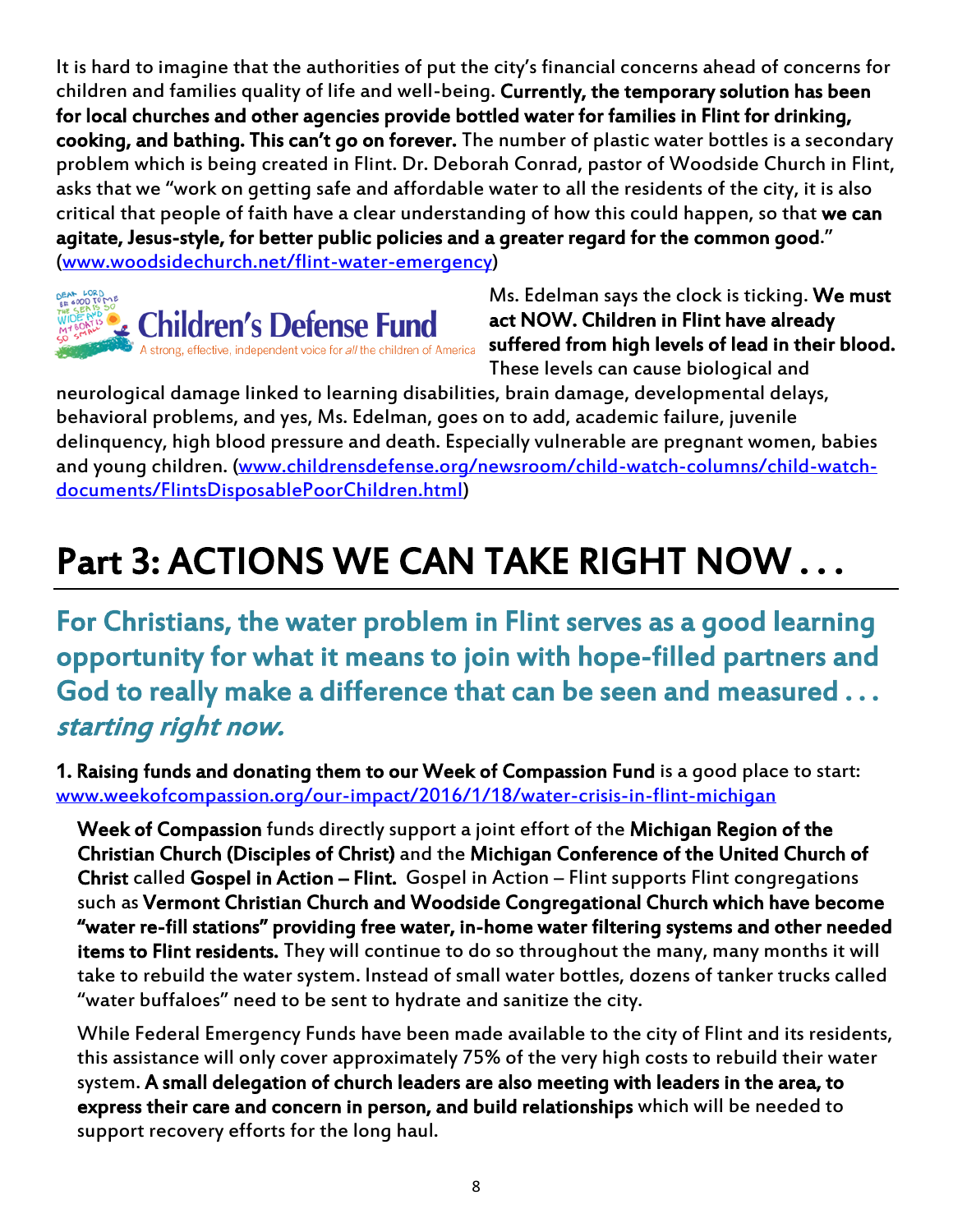#### 2. Learn about Flint's water crisis and about your own town or city's water supply.

- Where does your water come from?
- What is in it?
- How is it monitored for pollutants?
- 3. Become aware of your own privilege with regard to access to clean water.

#### 4. Share what you learn about privilege and access to water locally and globally.

5. Talk about the differences between acts of charity and acts of justice seeking when dealing with issues relating to access to clean water.

- What is the difference between acts of charity and actions of justice?
- Why are both types of action necessary?
- 6. Prayerfully discern where and how you, your family and your church can make a difference.
	- Do you feel called to one type of action or the other (charity or justice seeking)?
	- How can you partner with others to respond to God's call for *both types* of action in relation to access to water, not only in Flint but around the globe?

7. As of April 2016 there is a Christian advocacy petition to encourage your Senators to pass the Drinking Water Safety and Infrastructure Act (S. 2579) to provide assistance to Flint and establish a pathway for other communities in similar trouble to seek federal funding. Adults can sign it online at [http://org.salsalabs.com/o/125/p/dia/action3/common/public/?action\\_KEY=19300](http://org.salsalabs.com/o/125/p/dia/action3/common/public/?action_KEY=19300)

8. Call Michigan Governor Rick Snyder at 517-373-3400 or register your opinions with Governor Snyder online at [https://somgovweb.state.mi.us/GovRelations/ShareOpinion.aspx.](https://somgovweb.state.mi.us/GovRelations/ShareOpinion.aspx) Urge him to

- Expedite the process of the State of Michigan purchasing an d delivering safe water for all its residents to drink (in tanks, not small plastic bottles)
- Refund all residents the money they have been required to pay for water that they cannot drink
- **•** Secure ongoing state and federal funding, including from the EPA Superfund, so that permanent improvements can be made to Flint's water system.
- Provide ongoing funding for the health of children and families as they continue to suffer from the long term effects of the polluted water and lead poisoning.

9. Call President Barak Obama at 202-456-1111 or register your opinions with him at [www.whitehouse.gov/contact](http://www.whitehouse.gov/contact) and urge him to:

- Encourage all appropriate federal organizations to expedite their support for addressing the immediate needs of Flint residents for safe, affordable water
- Encourage all appropriate federal organizations to expedite their funding for short and long term improvements of Flint's water system

10. Pray for the families and children of Flint. Every time you drink a glass of clean, refreshing water pray "that justice may flow down like waters and righteousness like an ever-flowing stream" for the families and children of Flint, Michigan. (Amos 5:24)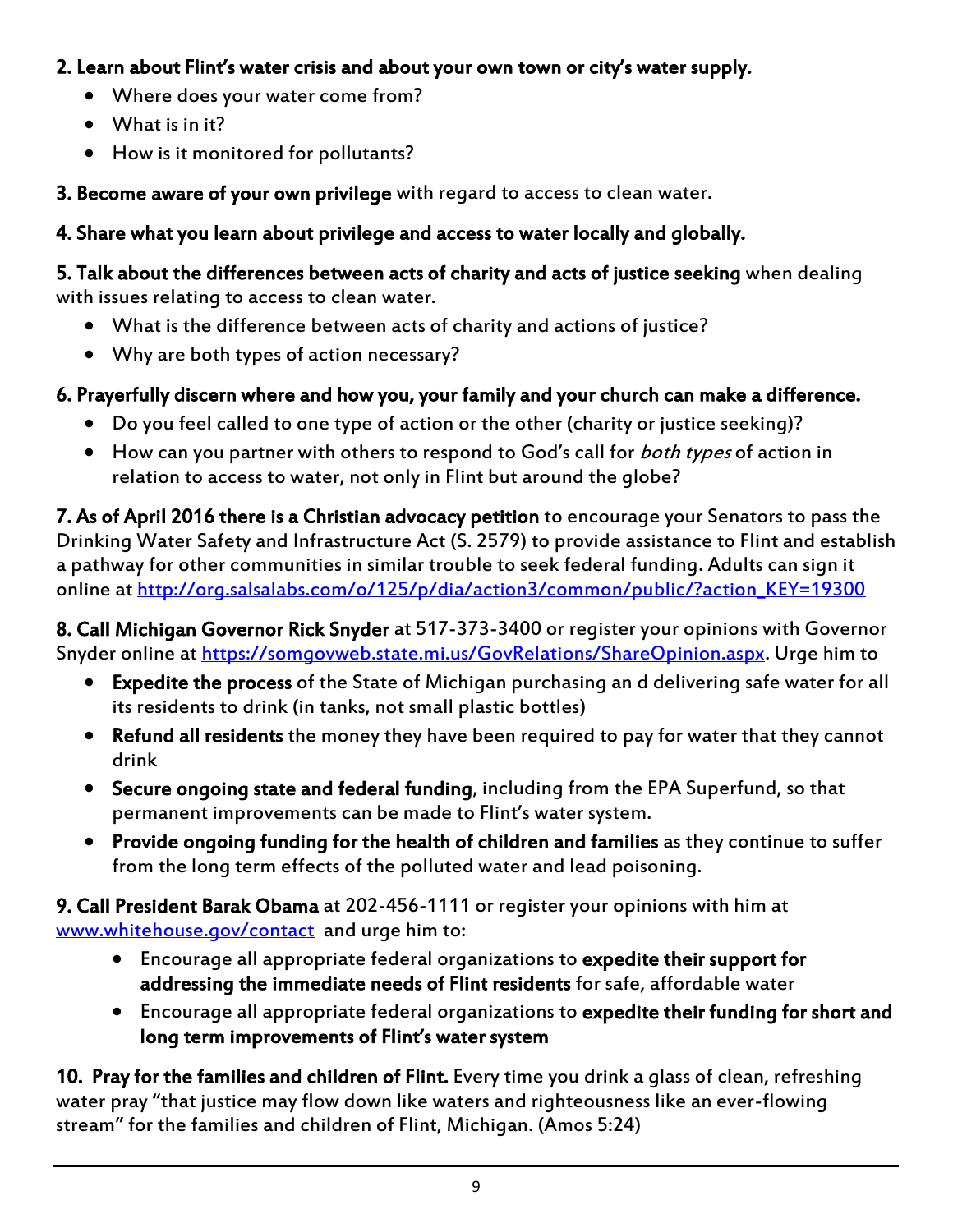### WATER ACTIVITIES FOR YOUNG CHILDREN

1. Create watercolor pictures and send them to representatives with an advocacy message. Send messages to workers in Flint dealing with the water crisis saying we are praying for them (either people working or volunteering at water supply stations, workers who have begun/are beginning to rebuild the Flint water system, or health workers working with children with lead poisoning).

2. Put a coin in a jar for every time you use water during the day or the week and then give the money to one of the organizations, like Week of Compassion, listed in this guide.

3. Share your favorite Bible stories about water with a group or with your family. Act out the story.

4. Water charades – Think of ways you use water. Invite children either one at a time or in teams, to act out a way they use water without talking. Invite others to guess how they are using water. After acting out ways to use water, try acting out ways to conserve or share water.

5. Work together to write a short poem, prayer, or song of thanks to say or sing whenever you use water.

6. Write or draw in a journal about all the different places you see water. How do different creatures use water? Example – How do animals at the zoo or the park use water? How do animals and plants in a river or pond use water? Write a prayer thanking God for the ways all of God's creation is connected.

7. Cut out water drops to use for relay races. Divide children into teams. Help them name their teams after bodies of water (lakes, oceans, or rivers). Have the kids line up at one end of a space. Stand across from them. Call out (or invite them to call out) ways to move across the space (ex. Tiptoe, glide, skip, trot, crab walk….). When they get to you, invite them to shout out praise to God in thanks for water and then have them return to their group with the same movement and sit down until everyone has had a turn.

8. Cut out water drops and invite children to write or draw a way to be faithful stewards of water and other parts of God's creation. Children can take water drops home as a reminder to pray for all God's creatures to have clean water, or they could hang them in the church building. Waters drops could also be used in worship with a litany or brought forth to the offering plate with an offertory prayer.

9. Invite children to bring unopened water bottles and build structures out of them with straws, pipe cleaners, foam or felt shapes that represent or symbolize peace (or God's shalom). Take photos of the water bottle sculptures and write messages to government representatives on the back. Then take the sculptures apart. Messages could be attached to water bottles and delivered to representatives or detached and mailed (saving the water bottles to be given to organizations collecting water).

10. Invite children to bring empty water bottles and other clean items that they usually recycle to create pieces of artwork which can be hung up (such as mobiles) and attach written prayers asking God to help us be faithful stewards of all God has made.

11. Use an online Bible to look up the word water. How many times is the word water found in the Bible? Look up a different passage with the word water each day or each week for a month.

12. Find a plastic cup or reusable water bottle. Invite the children to sit in a circle and play "Wonderful Water" like one would play hot potato. When a child is holding the cup or bottle when the music or singing stops, invite them to share a reason they are thankful for water.

13. Water sounds – Many children are probably familiar with the thunderstorm sound activity. Invite children to work together to make the sounds of a thunderstorm coming and going. Invite them to think of other sounds water makes. How can the sounds of water help us remember to be faithful stewards?

14. Find several blue or green balls. Roll or throw the balls back and forth. When a child catches the ball, invite them to give thanks for a way they use water or share an idea about a way we can help everyone to have clean water.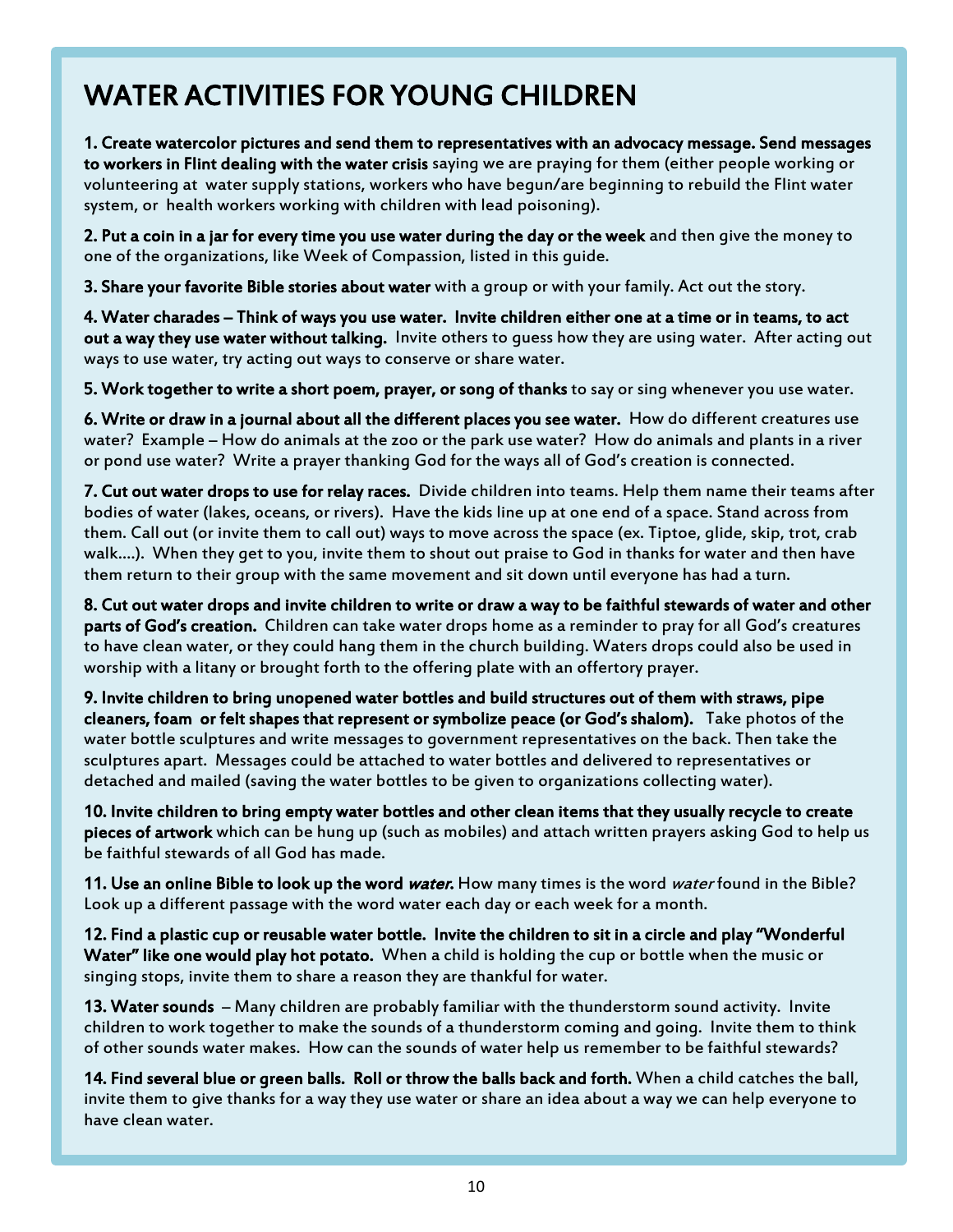#### FOR TEENS AND ADULTS

"What Is Privilege?" (video) <https://youtu.be/hD5f8GuNuGQ>

#### On the Flint situation…

"Responding to Crisis in Flint, MI" (video) by the Center for Progressive Renewal featuring UCC Environmental Justice Minister Rev. Brooks Berndt and Rev. Deb Conrad , activist pastor of Woodside Church in Flint, MI

Poisoning a City: A True Story (ebook) by Danessa Violette, 2016. [www.amazon.com/Poisoning-City-A-True-Story-ebook/dp/B01C15K1ZA](http://www.amazon.com/Poisoning-City-A-True-Story-ebook/dp/B01C15K1ZA)

Demolition Means Progress: Flint, Michigan, and the Fate of the American Metropolis (book) by Andrew Highsmith, 2015.

<http://press.uchicago.edu/ucp/books/book/chicago/D/bo15937885.html>

Tragic Impact Of Lead Poisoning On Kids: Flint Water Crisis (video[\) https://youtu.be/Zm8Dh133wY8](https://youtu.be/Zm8Dh133wY8)

Flint's Water Crisis Explained in 3 Minutes (video) https://youtu.be/NUSiLOwkrlw

#### Articles

<http://inthesetimes.com/article/18794/flint-water-crisis-neoliberalism-free-market-reforms-rick-snyder>

[www.nytimes.com/2016/01/25/opinion/michigans-great-stink.htm](http://www.nytimes.com/2016/01/25/opinion/michigans-great-stink.html?_r=0)

[www.latimes.com/opinion/opinion-la/la-ol-flint-water-crisis-snyder-obama-20160121-story.html](http://www.latimes.com/opinion/opinion-la/la-ol-flint-water-crisis-snyder-obama-20160121-story.html)

<https://thirdcoastconspiracy.wordpress.com/2016/01/18/democracy-disposability-and-the-flint-water-crisis>

[www.rollingstone.com/politics/news/who-poisoned-flint-michigan-20160122](http://www.rollingstone.com/politics/news/who-poisoned-flint-michigan-20160122)

[www.freep.com/story/opinion/columnists/stephen-henderson/2016/01/30/flints-long-misery-hands-urban](http://on.freep.com/1WUdhpY)[policy/79531718](http://on.freep.com/1WUdhpY)

[www.mlive.com/news/flint/index.ssf/2016/02/flint\\_water\\_crisis\\_has\\_physica.html](http://www.mlive.com/news/flint/index.ssf/2016/02/flint_water_crisis_has_physica.html)

#### On the Water Drought Crisis in the Western United States…

Cadillac Desert: The American West and Its Disappearing Water (book) by Marc Reisner, 1993 [www.amazon.com/Cadillac-Desert-American-Disappearing-Revised/dp/0140178244](http://www.amazon.com/Cadillac-Desert-American-Disappearing-Revised/dp/0140178244)

#### Global Water Crisis…

The Price of Thirst: Global Water Inequality and the Coming Chaos (book) by Karen Piper, 2014. [www.upress.umn.edu/book-division/books/the-price-of-thirst](https://www.upress.umn.edu/book-division/books/the-price-of-thirst)

The Ripple Effect: The Fate of Freshwater in the Twenty-First Century (book) by Alex Prud'homme, 2011 [www.alexprudhomme.com/books/the-ripple-effect](http://www.alexprudhomme.com/books/the-ripple-effect/)

Blue Covenant: The Global Water Crisis and the Coming Battle for the Right to Water (book) by Maude Barlow, 2007 [www.amazon.com/Blue-Covenant-Global-Crisis-Coming/dp/1595584536](http://www.amazon.com/Blue-Covenant-Global-Crisis-Coming/dp/1595584536)

Unquenchable: America's Water Crisis and What to Do About It (book) by Robert Glennon, 2009 [www.robertglennon.net/books/unquenchable](http://www.robertglennon.net/books/unquenchable/)

Elixir: A History of Water and Humankind (book) by Brian Fagan, 2011 [www.bloomsbury.com/us/elixir-9781608190034](http://www.bloomsbury.com/us/elixir-9781608190034/)





THE PRICE OF THIRST GLOBAL WATER INEQUALITY AND THE COMING CHAOS KAREN PIPER